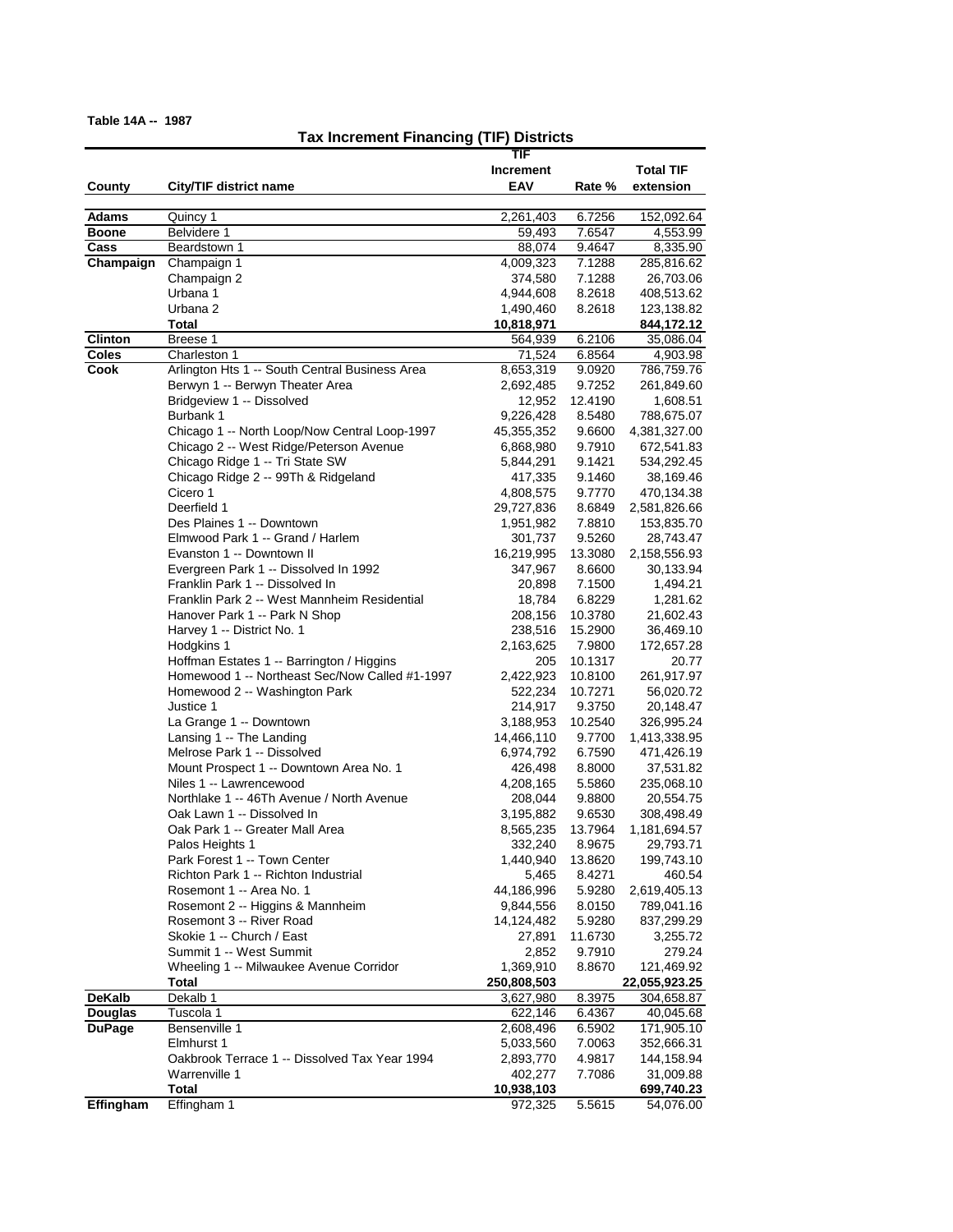**Table 14A -- 1987**

## **Tax Increment Financing (TIF) Districts**

|                              |                                      | TIF                |                   |                        |
|------------------------------|--------------------------------------|--------------------|-------------------|------------------------|
|                              |                                      | <b>Increment</b>   |                   | <b>Total TIF</b>       |
| County                       | City/TIF district name               | EAV                | Rate %            | extension              |
|                              |                                      |                    |                   |                        |
| Ford                         | Gibson City 1                        | 73,278             | 7.7006            | 5,642.82               |
| <b>Fulton</b>                | Canton 1                             | 405,996            | 7.9239            | 32,170.66              |
| Grundy                       | Gardner 1                            | 267,699            | 8.1766            | 21,888.77              |
|                              | Morris 1                             | 1,648,748          | 5.7587            | 94,947.08              |
|                              | Total                                | 1,916,447          |                   | 116,835.85             |
| Henry                        | Galva 1                              | 545,249            | 8.6896            | 47,379.93              |
| <b>Iroquois</b>              | Watseka 1                            | 495,227            | 8.5145            | 42,165.91              |
| <b>JoDaviess</b>             | Galena 1                             | 1,231,623          | 7.8505            | 96,688.62              |
| Kane                         | Aurora 1                             | 384,566            | 8.6494            | 33,262.46              |
|                              | Elgin 1                              | 100,325            | 7.7530            | 7,778.24               |
|                              | Geneva 1                             | 1,308,494          | 7.3401            | 96,044.70              |
|                              | Total                                | 1,793,385          |                   | 137,085.40             |
| Kankakee                     | Bourbonnais 1                        | 218,550            | 7.6180            | 16,649.14              |
|                              | Bradley 1                            | 75,318             | 8.0250            | 6,044.27               |
|                              | <b>Bradley 2</b>                     | 55,936             | 7.8920            | 4,414.47               |
|                              | East Court 1                         | 330,840            | 9.1147            | 30,155.14              |
|                              | Kankakee 1                           | 2,541,683          | 9.3600            | 237,901.95             |
|                              | Manteno 1                            | 137,290            | 7.2085            | 9,896.52               |
|                              | Manteno <sub>2</sub>                 | 162,177            | 6.5139            | 10,563.98              |
|                              | Meadowview 1                         | 152,841            | 9.2038            | 14,067.14              |
|                              | South Washington 1                   | 31,740             | 9.1330            | 2,898.82               |
|                              | <b>Total</b>                         | 3,706,375          |                   | 332,591.43             |
| Knox                         | Galesburg 1                          | 1,105,390          | 9.7437            | 107,705.78             |
|                              | Galesburg 2                          | 105,730            | 7.0285            | 7,431.20               |
|                              | <b>Total</b>                         | 1,211,120          |                   | 115,136.98             |
| Lake                         | Antioch 1                            | 165,189            | 7.4830            | 12,361.10              |
|                              | Bannockburn 1                        | 159,221            | 6.2780            | 9,995.92               |
|                              | Buffalo Grove 1                      | 2,310,530          | 8.7586            | 202,369.29             |
|                              | Deerfield 1                          | 10,532,353         | 8.0710            | 850,066.21             |
|                              | Deerfield 2                          | 2,278,213          | 8.0710            | 183,874.58             |
|                              | <b>Highland Park 1</b>               | 7,467,137          | 8.9070            | 665,097.90             |
|                              | Highland Park 2 -- Dissolved In 1991 | 4,214,615          | 8.4622            | 356,649.14             |
|                              | Libertyville 1                       | 1,600,085          | 7.1280            | 114,054.06             |
|                              | Mundelein 1 -- Dissolved In 1991     | 1,599,396          | 8.7593            | 140,095.57             |
|                              | Round Lake Beach 1                   | 181,133            | 10.1770           | 18,433.90              |
|                              | <b>Total</b>                         | 30,507,872         |                   | 2,552,997.67           |
| LaSalle                      | Mendota 1                            |                    | 7,019 417.5669    | 29,309.02              |
|                              | Oglesby 1                            | 79,614             | 40.2579           | 32,050.94              |
|                              | Total                                | 86,633             |                   | 61,359.96              |
| Livingston<br><b>McHenry</b> | Pontiac 1                            | 197,339            | 8.1632<br>10.5334 | 16,109.20              |
| McLean                       | Crystal Lake 1<br>Bloomington 1      | 409,248<br>147,935 | 6.9878            | 43,107.90              |
|                              | Leroy 1 -- Leroy Manor TIF           | 108,537            |                   | 10,337.40              |
|                              | Market Sq 1                          | 55,957             | 7.1658<br>6.2499  | 7,777.55<br>3,497.26   |
|                              | Veterans Pkwy 1 -- Dissolved In      | 1,251,419          | 6.9094            | 86,465.99              |
|                              | <b>Total</b>                         | 1,563,848          |                   | 108,078.20             |
| <b>Macon</b>                 | Mt Zion 1                            | 91,190             | 7.0279            | 6,408.75               |
| <b>Madison</b>               | Collinsville 1                       | 2,243,750          | 6.4050            | 143,712.19             |
|                              | Granite City 1                       | 566,130            | 7.4250            | 42,035.15              |
|                              | Wood River 1                         | 680,200            | 7.3041            | 49,682.19              |
|                              | <b>Total</b>                         | 3,490,080          |                   | 235,429.53             |
| <b>Marion</b>                | Centralia 1                          | 685,521            | 8.4966            | 58,246.04              |
|                              | Salem 1                              | 109,915            | 9.2024            | 10,114.80              |
|                              | <b>Total</b>                         | 795,436            |                   |                        |
| Mason                        | Havana 1                             | 160,435            | 8.9394            | 68,360.84              |
| <b>Mercer</b>                | Aledo 1                              | 444,428            | 6.8599            | 14,341.93<br>30,487.30 |
| <b>Moultrie</b>              | Sullivan 1                           | 691,529            | 7.9689            |                        |
| Peoria                       | <b>Bartonville 1</b>                 | 441,880            | 7.9964            | 55,107.08<br>35,334.65 |
|                              | Chillicothe 1                        | 361,700            | 7.7467            | 28,019.82              |
|                              |                                      |                    |                   |                        |